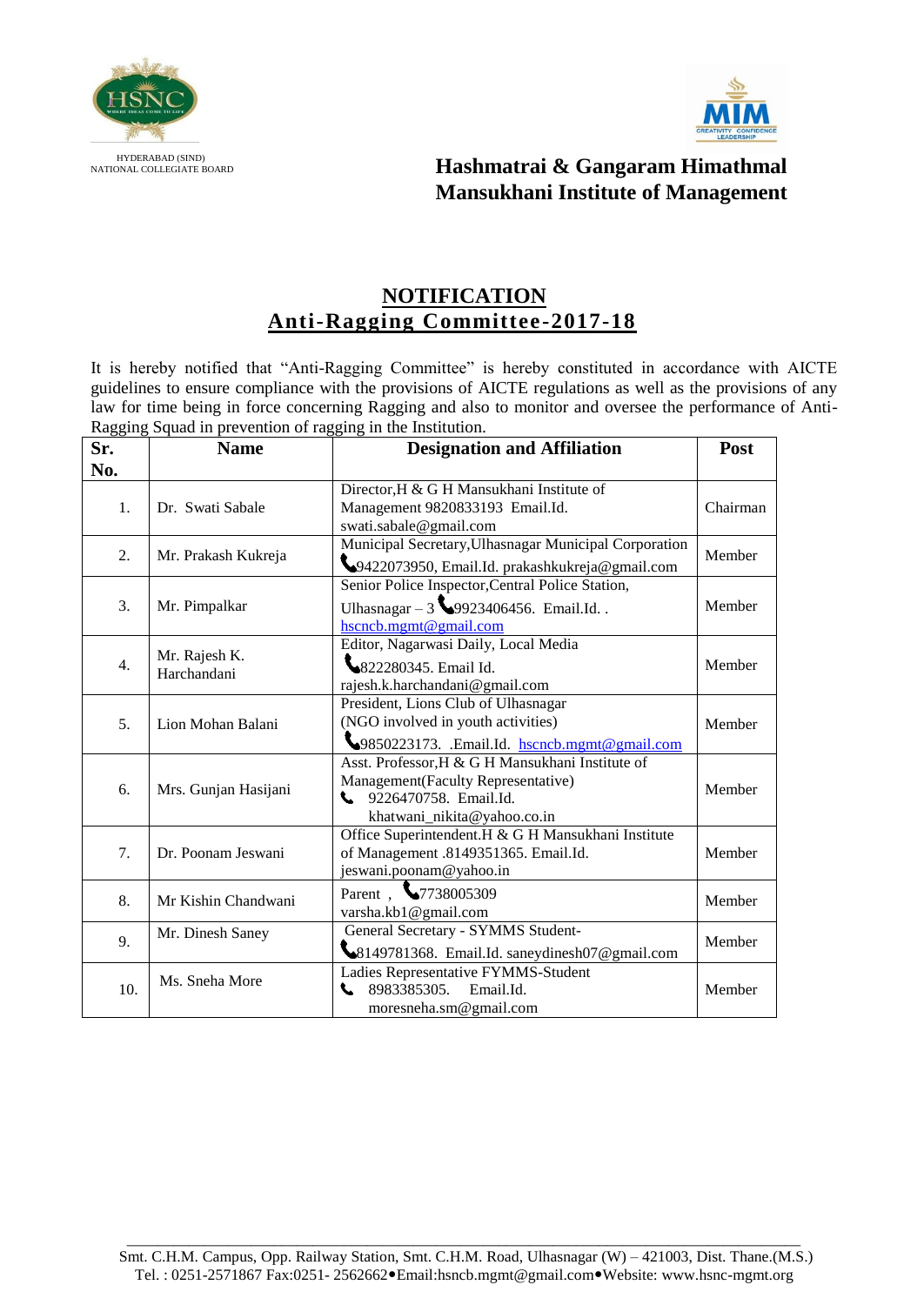



#### **NOTIFICATION Anti-Ragging Committee Constitution of Anti-Ragging Committee-2018-19**

It is hereby notified that "Anti-Ragging Committee" is hereby constituted in accordance with AICTE guidelines to ensure compliance with the provisions of AICTE regulations as well as the provisions of any law for time being in force concerning Ragging and also to monitor and oversee the performance of Anti-Ragging Squad in prevention of ragging in the Institution.

| Sr.<br>No. | <b>Name</b>                  | <b>Designation and Affiliation</b>                                                                                                             | Post     |
|------------|------------------------------|------------------------------------------------------------------------------------------------------------------------------------------------|----------|
| 11.        | Dr. Swati Sabale             | Director, H & G H Mansukhani Institute of Management<br>9820833193 Email.Id. swati.sabale@gmail.com                                            | Chairman |
| 12.        | Mr. Prakash Kukreja          | Municipal Secretary, Ulhasnagar Municipal Corporation<br>9422073950, Email.Id. prakashkukreja@gmail.com                                        | Member   |
| 13.        | Mr. Pimpalkar                | Senior Police Inspector, Central Police Station,<br>Ulhasnagar $-3$ 9923406456. Email.Id<br>hscncb.mgmt@gmail.com                              | Member   |
| 14.        | Mr. Rajesh K.<br>Harchandani | Editor, Nagarwasi Daily, Local Media<br>822280345. Email Id.<br>rajesh.k.harchandani@gmail.com                                                 | Member   |
| 15.        | Lion Mohan Balani            | President, Lions Club of Ulhasnagar<br>(NGO involved in youth activities)<br>9850223173. .Email.Id. hscncb.mgmt@gmail.com                      | Member   |
| 16.        | Dr. Gunjan Hasijani          | Asst. Professor, H & G H Mansukhani Institute of<br>Management(Faculty Representative)<br>9226470758. Email.Id.<br>khatwani_nikita@yahoo.co.in | Member   |
| 17.        | Dr. Poonam Jeswani           | Office Superintendent.H & G H Mansukhani Institute of<br>Management .8149351365. Email.Id.<br>jeswani.poonam@yahoo.in                          | Member   |
| 18.        | Mr Gopal. D. Sewani          | Parent, 8669113720<br>karishmagsewani@gmail.com                                                                                                | Member   |
| 19.        | Mr. Bipin Hiranandani        | <b>Boys Representative SYMMS- Student</b><br>. 8605671741. Email.Id.<br>bipinhirannandani@gmail.com                                            | Member   |
| 20.        | Ms. Karishma Sewani          | Ladies Representative FYMMS-Student<br>9665817503.<br>Email.Id.<br>L.<br>karishmagsewani@gmail.com                                             | Member   |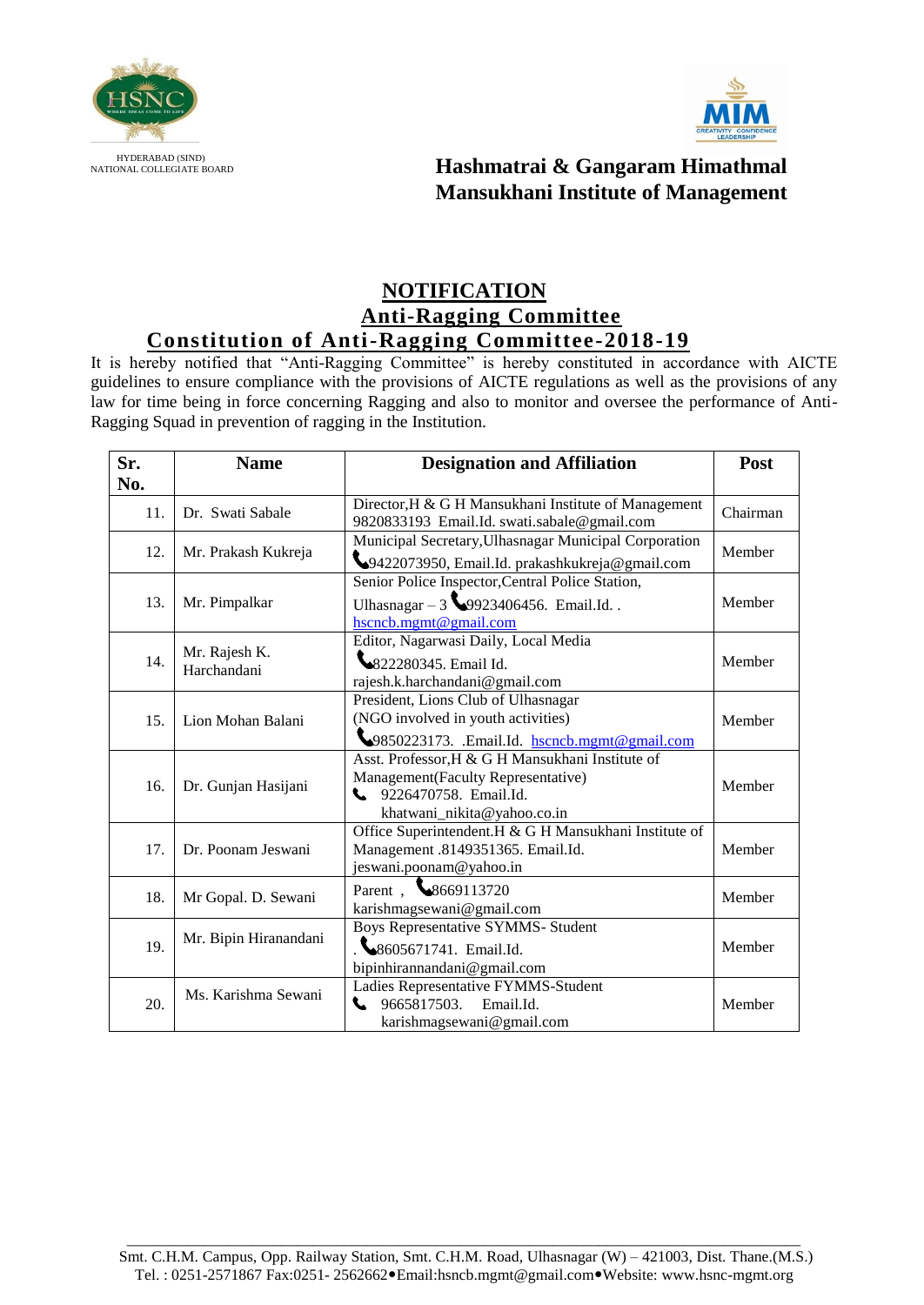



## . **NOTIFICATION Anti-Ragging Committee-2019-20**

It is hereby notified that "Anti-Ragging Committee" is hereby constituted in accordance with AICTE guidelines to ensure compliance with the provisions of AICTE regulations as well as the provisions of any law for time being in force concerning Ragging and also to monitor and oversee the performance of Anti-Ragging Squad in prevention of ragging in the Institution.

| Sr.No.           | <b>Name</b>               | <b>Designation and Affiliation</b>                                        | Post     |
|------------------|---------------------------|---------------------------------------------------------------------------|----------|
| 1.1              |                           | Director, H & G H Mansukhani Institute of                                 |          |
|                  | Dr. Swati Sabale          | Management 9820833193 Email .Id.                                          | Chairman |
|                  |                           | swati.sabale@gmail.com                                                    |          |
| 2.               |                           | Ex-Municipal Secretary,                                                   |          |
|                  | Mr. Prakash Kukreja       | <b>Ulhasnagar Municipal Corporation.</b>                                  | Member   |
|                  |                           | 9422073950 Email. Id.                                                     |          |
|                  |                           | prakashkukreja@gmail.com                                                  |          |
| 3.               |                           | Senior Police Inspector,                                                  |          |
|                  | Ex-Officio                | Central Police Station, Ulhasnagar - 3                                    | Member   |
|                  |                           | 9923406456. Email.Id. .                                                   |          |
|                  |                           | hscncb.mgmt@gmail.com                                                     |          |
| $\overline{4}$ . |                           | Editor, Nagarwasi Daily, Local Media                                      |          |
|                  | Mr. Rajesh K. Harchandani | 822280345. Email Id.                                                      | Member   |
|                  |                           | ajesh.k.harchandani@gmail.com                                             |          |
| $\overline{5}$ . |                           | President, Lions Club of Ulhasnagar                                       | Member   |
|                  | Lion Mohan Balani         | (NGO involved in youth activities)                                        |          |
|                  |                           | 9850223173. .Email.Id.                                                    |          |
|                  |                           | hscncb.mgmt@gmail.com<br>Asst. Professor, H & G H Mansukhani Institute of |          |
| 6.               |                           | Management(Faculty Representative)                                        |          |
|                  | Dr. Gunjan Hasijani       | 9226470758. Email.Id.                                                     | Member   |
|                  |                           | khatwani_nikita@yahoo.co.in                                               |          |
| $\overline{7}$ . |                           | Office Superintendent.                                                    |          |
|                  | Dr. Poonam Jeswani        | H & G H Mansukhani Institute of Management.                               | Member   |
|                  |                           | 8149351365. Email.Id. 1901 meenu@gmail.com                                |          |
| 8.               |                           | Parent                                                                    |          |
|                  | Mr Gopal. D. Sewani       | 8669113720 Email.Id                                                       | Member   |
|                  |                           | :karishmagsewani@gmail.com                                                |          |
| 9.               |                           | Boys ' Representative - SYMMS- Student                                    |          |
|                  | Mr. Vinit Patil           | . 7045394681. Email.Id.                                                   | Member   |
|                  |                           | vinitpatilima@gmail.com                                                   |          |
| 10.              |                           | Ladies Representative FYMMS-Student.                                      |          |
|                  | Ms. raksha sawant         | 9699584087 rakshasawant123@gmail.com                                      | Member   |
|                  |                           |                                                                           |          |
|                  |                           |                                                                           |          |

\_\_\_\_\_\_\_\_\_\_\_\_\_\_\_\_\_\_\_\_\_\_\_\_\_\_\_\_\_\_\_\_\_\_\_\_\_\_\_\_\_\_\_\_\_\_\_\_\_\_\_\_\_\_\_\_\_\_\_\_\_\_\_\_\_\_\_\_\_\_\_\_\_\_\_\_\_\_\_\_\_\_\_\_\_\_\_ Smt. C.H.M. Campus, Opp. Railway Station, Smt. C.H.M. Road, Ulhasnagar (W) – 421003, Dist. Thane.(M.S.) Tel. : 0251-2571867 Fax:0251- 2562662 Email:hsncb.mgmt@gmail.com • Website: www.hsnc-mgmt.org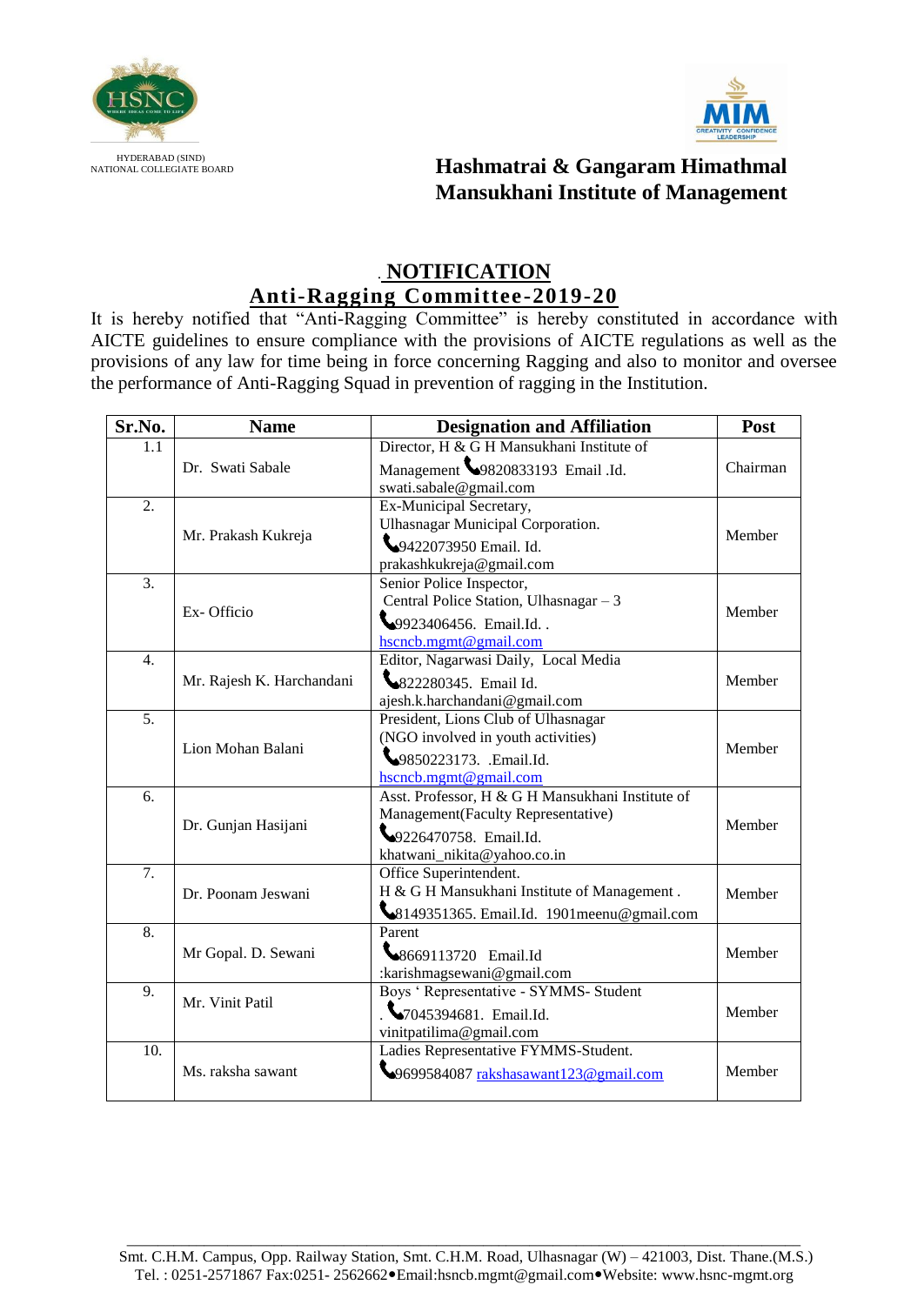



#### **NOTIFICATION Anti-Ragging Committee 2020-21**

It is hereby notified that "Anti-Ragging Committee" is hereby constituted in accordance with AICTE guidelines to ensure compliance with the provisions of AICTE regulations as well as the provisions of any law for time being in force concerning Ragging and also to monitor and oversee the performance of Anti-Ragging Squad in prevention of ragging in the Institution.

| Sr.            | <b>Name</b>               | <b>Designation and Affiliation</b>                         | Post     |
|----------------|---------------------------|------------------------------------------------------------|----------|
| N <sub>0</sub> |                           |                                                            |          |
| $\mathbf{1}$   | Dr. Swati Sabale          | Director, H & G H Mansukhani Institute of Management       | Chairman |
|                |                           | 9820833193 Email .Id. swati.sabale@gmail.com               |          |
| $\overline{2}$ | Shri Yogesh Godse         | Municipal Secretary,                                       | Member   |
|                |                           | Ulhasnagar Municipal Corporation. <a><a>8411001133</a></a> |          |
| 3              | Shri. S G Jawale          | Senior Police Inspector,                                   | Member   |
|                |                           | Central Police Station, Ulhasnagar - 3 <9821265190         |          |
| $\overline{4}$ | Mr. Rajesh K. Harchandani | Editor, Nagarwasi Daily, Local Media                       | Member   |
|                |                           | §822280345. Email Id. ajesh.k.harchandani@gmail.com        |          |
| $\overline{5}$ |                           | Vice-President, Lions Club of Ulhasnagar                   |          |
|                | Shri Vijay Rupchandani    | (NGO involved in Youth activities) $\bigcup$ 9324848526    | Member   |
| 6              |                           | Asst. Professor, H & G H Mansukhani Institute of           |          |
|                | Dr. Gunjan Hasijani       | Management(Faculty Representative)                         | Member   |
|                |                           | 9226470758. Email.Id. khatwani_nikita@yahoo.co.in          |          |
| $\overline{7}$ |                           | Office Superintendent.                                     |          |
|                | Dr. Poonam Jeswani        | H & G H Mansukhani Institute of Management. 18149351365.   | Member   |
|                |                           | Email.Id. 1901 meenu@gmail.com.                            |          |
| 8              | Ms. Jhumur Subrata        | Parent                                                     | Member   |
|                | Bhattacharjee             | 8087988234 Email.Id: bhattacharjeesayana59@gmail.com       |          |
| 9              | Mr. Sayan Bhattacharjee   | <b>Boys Representative SYMMS- Student</b>                  | Member   |
|                |                           | 1410596405 bhattacharjeesayana59@gmail.com                 |          |
| 10             | Ms. Minakshi Ghaywat      | Ladies Representative FYMMS-Student.                       | Member   |
|                |                           | 9821744929 minakshighaywat@gmail.com                       |          |